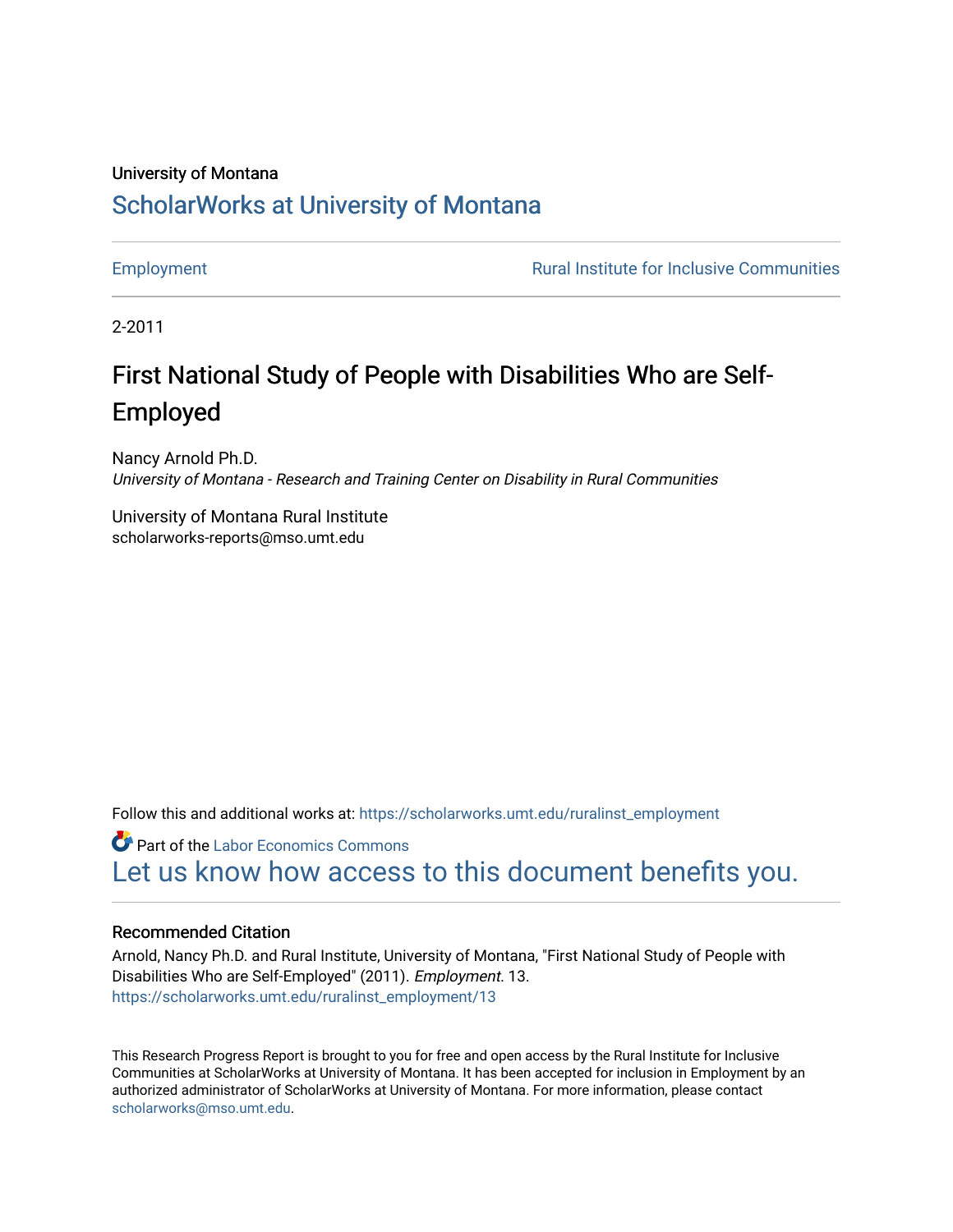

# First National Study of People with **Disabilities** Who are Self-Employed

In the last twelve years, interest has steadily grown in selfemployment for people with disabilities. In part, this is due to research showing that people with disabilities report self-employment at a higher rate than the general population, and that 20-25 percent of participants in special "Choices" demonstration projects funded by the Rehabilitation Services Administration were interested in starting businesses.

In light of persistently high unemployment rates among people with disabilities, it appears that many have chosen to pursue selfemployment.

RTC: Rural researchers exploring self-employment as a rural employment option frequently field questions about business owners with disabilities: How many people with disabilities are self-employed? Is it risky? What kinds of work do they do? How much money do they make? How did they get started and what was the initial investment? Are they satisfied with self-employment? Do they get benefits? How long have they had these businesses? How many hours do they typically work each week? To answer these and other questions, we conducted a national survey of business owners with disabilities.

# **Our Research Goals**

- 1. Gather information on the self-employment experiences of people with disabilities.
- 2. Use this information to improve services for current and future entrepreneurs with disabilities and the agencies supporting them.

#### **Research Process**

We sent a 51-question survey to 1,059 individuals. 203 surveys were undeliverable and 390 completed surveys were returned. Of these returned surveys, 330 were usable (45 percent response rate). Here are characteristics of these particular business people with disabilities



RTC:Rural 52 Corbin Hall The University of Montana Missoula, MT 59812 Toll Free: 888.268.2743 Fax: 406.243.2349 TTY: 406.243.4200 [rtcrural@ruralinstitute.umt.edu](mailto:rtcrural%40ruralinstitute.umt.edu?subject=) <rtc.ruralinstitute.umt.edu> Alternative formats available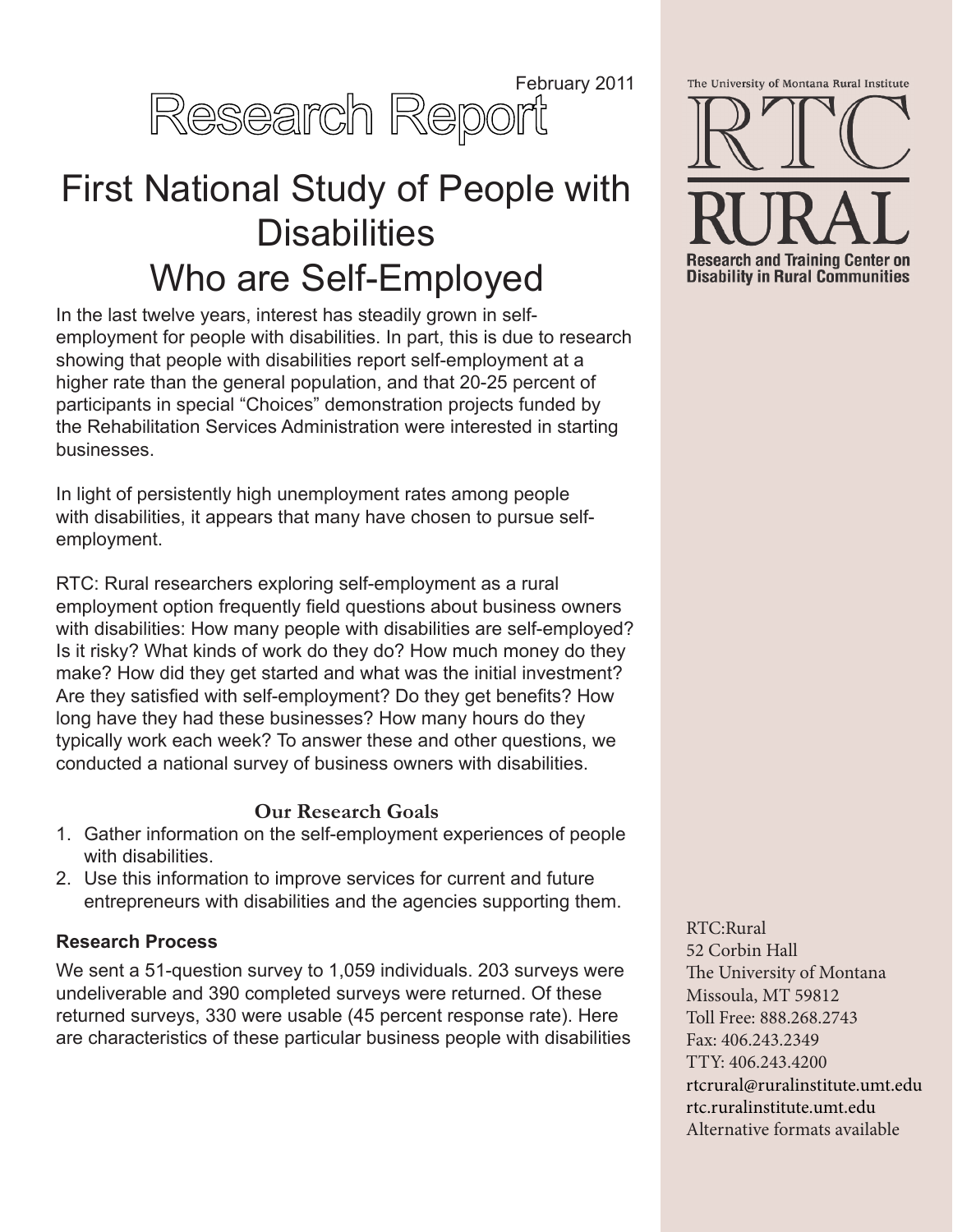| Gender                            |     |
|-----------------------------------|-----|
| Female                            | 32% |
| Male                              | 66% |
| Age                               |     |
| 20-29                             | 3%  |
| 30-39                             | 13% |
| p40-49 p                          | 34% |
| 50-59                             | 33% |
| 60-69                             | 10% |
| $70+$                             | 7%  |
| Race                              |     |
| Caucasian                         | 88% |
| African American                  | 2%  |
| American Indian                   | 2%  |
| Hispanic                          | 2%  |
| Other                             | 2%  |
| <b>Highest Level of Education</b> |     |
| H.S. Graduate/GED                 | 18% |
| Trade/Voc. School/                | 11% |
| 2-yr. College Grad.               |     |
| Some College                      | 30% |
| <b>Bachelor's Degree</b>          | 18% |
| Post-Grad/                        | 20% |
| <b>Professional Degree</b>        |     |

Of these respondents, the typical business person with a disability was a middle-aged white male with some college education. We also asked respondents to indicate why and how they pursued self-employment.

#### **Getting Started: Why Did Respondents Choose Self-employment?**

- Wanted to work for myself":56%
- Identified need for product/service: 48%
- Wanted to make more money: 46%
- Wanted to own a business: 46%
- Needed to create own job: 44%
- To accommodate a disability (i.e. flexible hours and/or working conditions): 43%
- Other jobs unavailable: 15%

# **How Much Money Did It Take to Get Started?**

More than half of respondents made initial investments of less than \$10,000. Initial

investments came from one or more sources, such as personal savings (59%), credit card purchases/cash advances (30%), loans from family members (25%), lending institution loans (18%), and/or state Vocational Rehabilitation (VR) agency funding (16%).

| Initial Invesment Amounts: % of Respondents |     |  |
|---------------------------------------------|-----|--|
| $<$ \$500                                   | 9%  |  |
| \$500-\$2,499                               | 20% |  |
| \$2,500-\$4,999                             | 9%  |  |
| \$5,000-\$9,999                             | 15% |  |
| \$10,000-\$19,999                           | 12% |  |
| \$20,000-\$49,999                           | 16% |  |
| $$50,000+$                                  | 20% |  |

#### **On the Job: Experiences of Self-employed Workers with Disabilities**

These self-employed people with disabilities reported diverse career choices. They were construction contractors, manufacturers, printers, publishers, artists/designers, retailers, consultants, farmers/ranchers, lawyers, realtors, travel agents, and providers of varied services (computer-related, secretarial, employment, repair, etc.). 52 percent of respondents said that their disabilities moderately to substantially affected the manner in which they ran their businesses.

| After onset of their disabilities, how long had<br>respondents been self-employed? |     |  |
|------------------------------------------------------------------------------------|-----|--|
| 5 or fewer years                                                                   | 47% |  |
| $6 - 10$ years                                                                     | 27% |  |
| 11 - 20 years                                                                      | 16% |  |
| 21 or more years                                                                   | 8%  |  |
| How many hours per week did respondents work?                                      |     |  |
| $0 - 19$                                                                           | 20% |  |
| 20-29                                                                              | 16% |  |
| 30-39                                                                              | 12% |  |
| 40-49                                                                              | 15% |  |
| 50-59                                                                              | 13% |  |
| 60-69                                                                              | 14% |  |
| 70+                                                                                | 10% |  |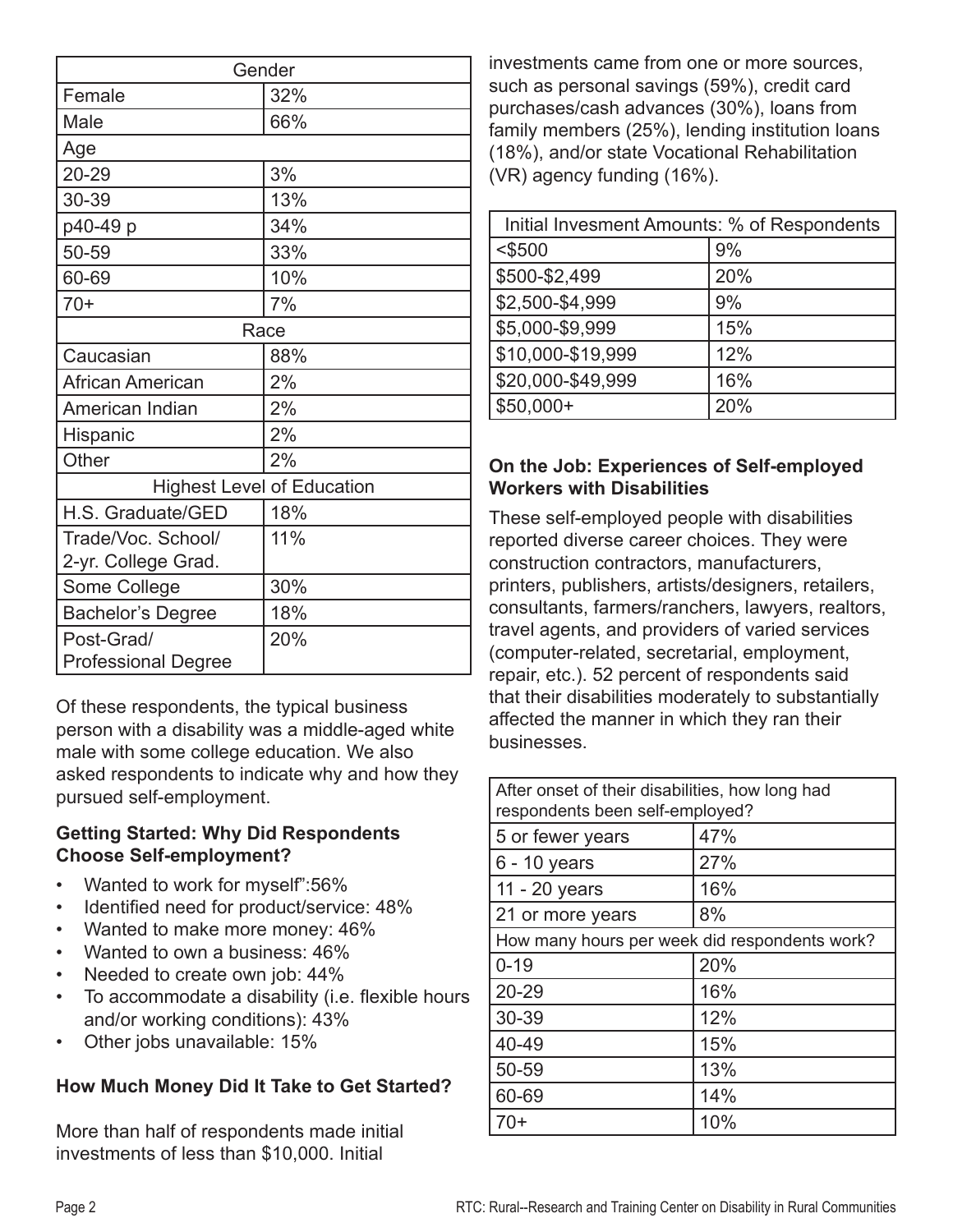#### **How Financially Secure are Self-Employed People with Disabilities?**

30 percent of respondents' businesses supplied over half of their total household income. 39 percent reported that their business incomes were adequate to maintain their desired standards of living. Of those households not entirely supported by the respondent's income, additional income came from a variety of sources.

| Source of Supplemental Income % of Respondents     |     |  |
|----------------------------------------------------|-----|--|
| Spouse's Income                                    | 33% |  |
| <b>Social Security Disability</b><br>Income (SSDI) | 33% |  |
| Retirement benefits                                | 22% |  |
| l Veterans' Benefits                               | 18% |  |
| l Additional Job                                   | 17% |  |
| Investment Income                                  | 10% |  |
| Insurance or Legal<br>Settlement                   | 8%  |  |
| Additional Business                                | 3%  |  |

| Annual Gross Income % of Respondents |     |  |
|--------------------------------------|-----|--|
| $<$ \$5,000                          | 34% |  |
| \$5,001-\$10,000                     | 10% |  |
| \$10,001-\$20,000                    | 10% |  |
| \$20,001-\$30,000                    | 8%  |  |
| \$30,001-\$100,000                   | 10% |  |
| \$100,001-\$500,000                  | 14% |  |
| $<$ \$500,000                        | 6%  |  |

Health care expenses are a concern for everyone, especially for those (such as the selfemployed) who aren't covered by a traditional employer-subsidized health insurance program. Individuals with disabilities or chronic conditions frequently experience higher than average health-care-related expenses. How do business owners with disabilities fare regarding health care benefits?

| Sources of Health Care Benefits for Business<br>Owners with Disabilities (Respondents could<br>choose more than one source) |     |  |
|-----------------------------------------------------------------------------------------------------------------------------|-----|--|
| Medicare/Medicaid                                                                                                           | 44% |  |
| No Insurance                                                                                                                | 25% |  |
| Veterans/Military<br><b>Benefits</b>                                                                                        | 24% |  |
| Other                                                                                                                       | 20% |  |
| Covered under<br>Spouse's Plan                                                                                              | 16% |  |
| Own Company's Plan                                                                                                          | 10% |  |

Of course, the rewards of self-employment are more than just generating income or acquiring the freedom to accommodate one's individual needs. There are intrinsic rewards that make the risk and investment in time and money worthwhile. We tried to determine whether these business owners with disabilities also experienced those intrinsic rewards. 91 percent said they enjoyed operating their businesses. 73 percent were satisfied with their businesses, 56 percent said that their businesses have met or exceeded their expectations, and 56 percent also described their businesses as "successful".

# **Limitations of this Study**

Respondents to this survey were members of the Disabled Businesspersons Association (DBA) and/or individuals who had sought assistance from state Vocational Rehabilitation agencies. Their responses may not be representative of all people with disabilities who are self-employed/ business owners. It is very difficult to conduct such a "population-based" study. Other self-employed people with disabilities who have not received VR services or who are not DBA members may or may not be similar to our respondents.

# **Next Steps**

This initial study provides an opportunity to compare self-employed people with and without disabilities. However, to allow a broader assessment of entrepreneurship among people with disabilities, future research on self